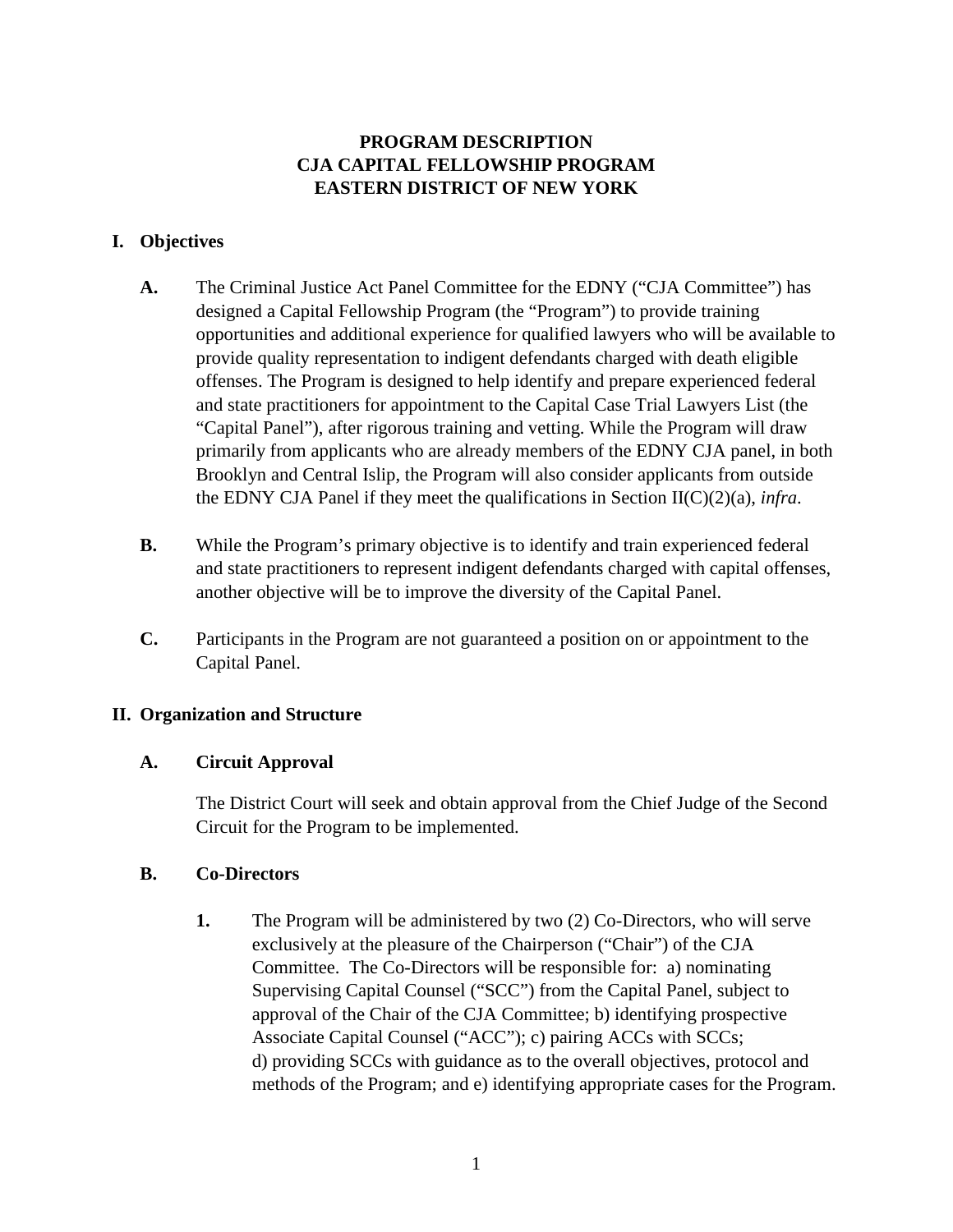- **2.** The Co-Directors will also assist the District Court in collecting and maintaining data regarding the Program, including a current roster of all participating ACCs and SCCs in order to enable the District Court to provide the Office of Defender Services with pertinent and specific data about the Program, its participants, and its results.
- **3.** The Co-Directors will meet on a periodic basis with each SCC and ACC to discuss the matters they have worked on together and the progress of the ACC in the Program.
- **4.** The Co-Directors will not be compensated for administering the Program.

# **C. Supervising Capital Counsel; Associate Capital Counsel**

- **1. Supervising Capital Counsel**: The Co-Directors will propose an initial pool of Supervising Capital Counsel, subject to the approval of the Chair of the CJA Committee. Additional SCCs will be recruited if demand requires, with the approval of the CJA Chair.
	- a) Qualifications: Supervising Capital Counsel are expected to be experienced and respected members of the Eastern District Criminal Justice Act Capital Panel or an attorney from the Federal Death Penalty Resource Counsel Project.
	- b) Assignments: No Supervising Capital Counsel will be assigned more than one ACC, as long as there are willing SCCs who have not yet been assigned an ACC.
	- c) Requirements: The Supervising Capital Counsel, whether Capital Case Trial Counsel or Learned Counsel, will be responsible for supervising the ACC. The Capital Case Trial Counsel and Learned Counsel will bear primary responsibility to both the CJA client and the Court to ensure the highest quality representation.
	- d) Training and Supervision: The Co-Directors shall provide guidance to the Supervising Capital Counsel regarding, at a minimum:
		- i. the goals and objectives of the Program;
		- ii. the protocols and manner of instruction to be used by SCCs, including the selection of appropriate cases for training purposes;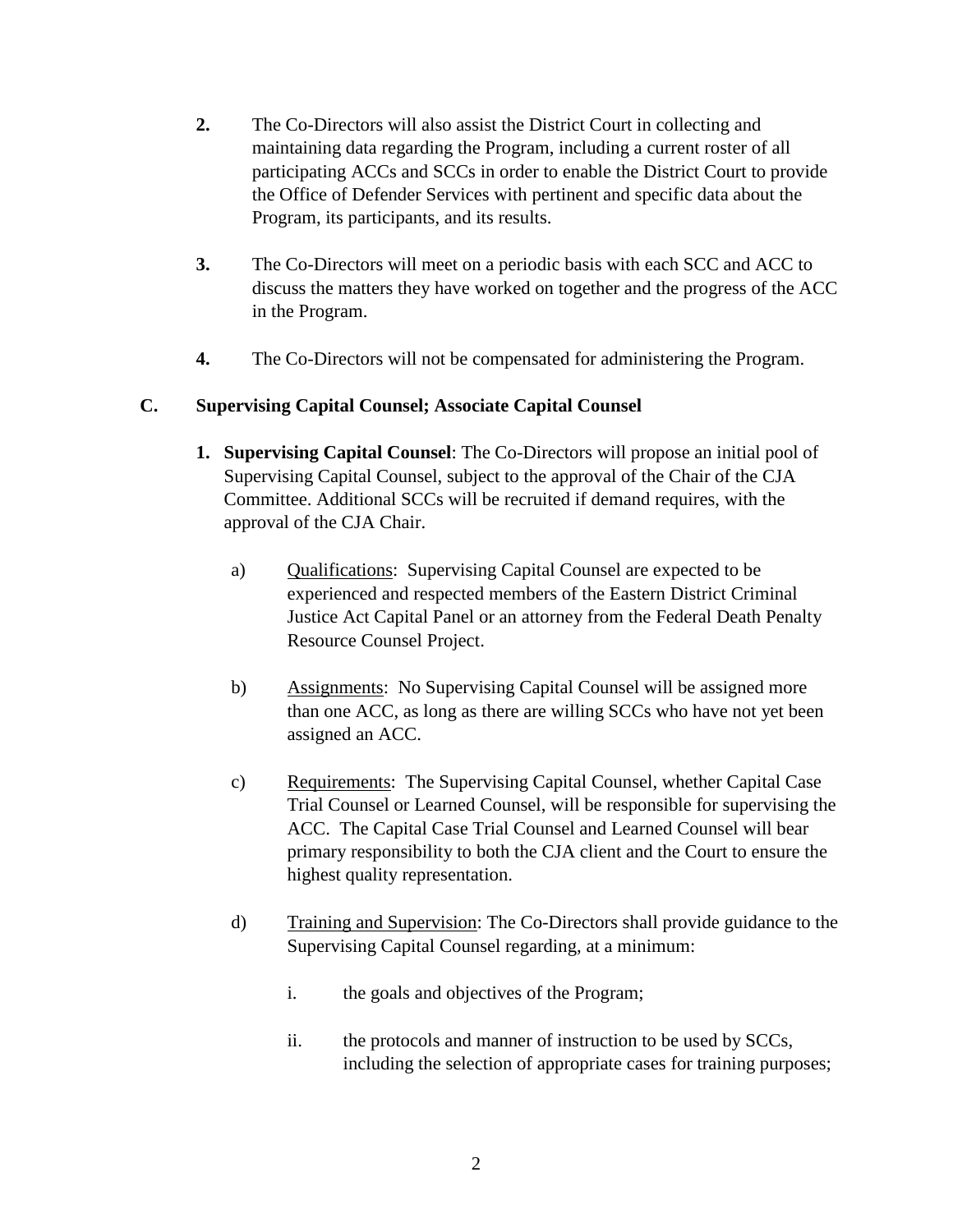- iii. the permissible roles and tasks available for ACCs; and
- iv. the requirement for frank and candid assessment of an ACC's progress and ability to practice in federal court on a federal capital case.
- e) No Reimbursement: No SCC shall bill the CJA Panel for time spent training ACCs.
- **2. Associate Capital Counsel:** The Co-Directors will consider applications from and propose an initial pool of ACCs, subject to the approval of the Chair of the CJA Committee. The Co-Directors will pair the ACCs with the SCCs.
	- a) Qualifications: ACCs are expected to be attorneys who are currently on the EDNY CJA Panel, Assistant Federal Defenders, or state practitioners with significant homicide trial experience to verdict as lead counsel (or who possess comparable in-court experience) who might benefit from the Program and appear to have the potential to become strong capital defenders. ACCs should be individuals who, with the additional federal capital experience, would qualify for appointment to the Capital Panel. Although not a prerequisite, special attention shall be paid to recruiting a diverse pool of ACCs, including women, minorities, and persons with disabilities.
	- b) Admission to the EDNY Bar: ACC candidates must be admitted to practice in the Eastern District of New York. Any applicant who is not already on the CJA Panel or an Assistant Federal Defender must submit a Certificate of Good Standing from the Bar of each state in which s/he is admitted, and promptly make application for admission to the EDNY Bar.
	- c) Requirements: ACCs will serve as associate counsel, subject to the qualifications and budgeting protocols set forth in the Second Circuit Judicial Council Committee on Criminal Justice Act Representation Policy and Procedure Manual (Appendix E) and the policy guidelines promulgated by the Judicial Conference for Administration of the Criminal Justice Act, Vol. 7, Ch. 6 for the appointment of associate counsel in capital eligible cases and the approval of the presiding district court Judge.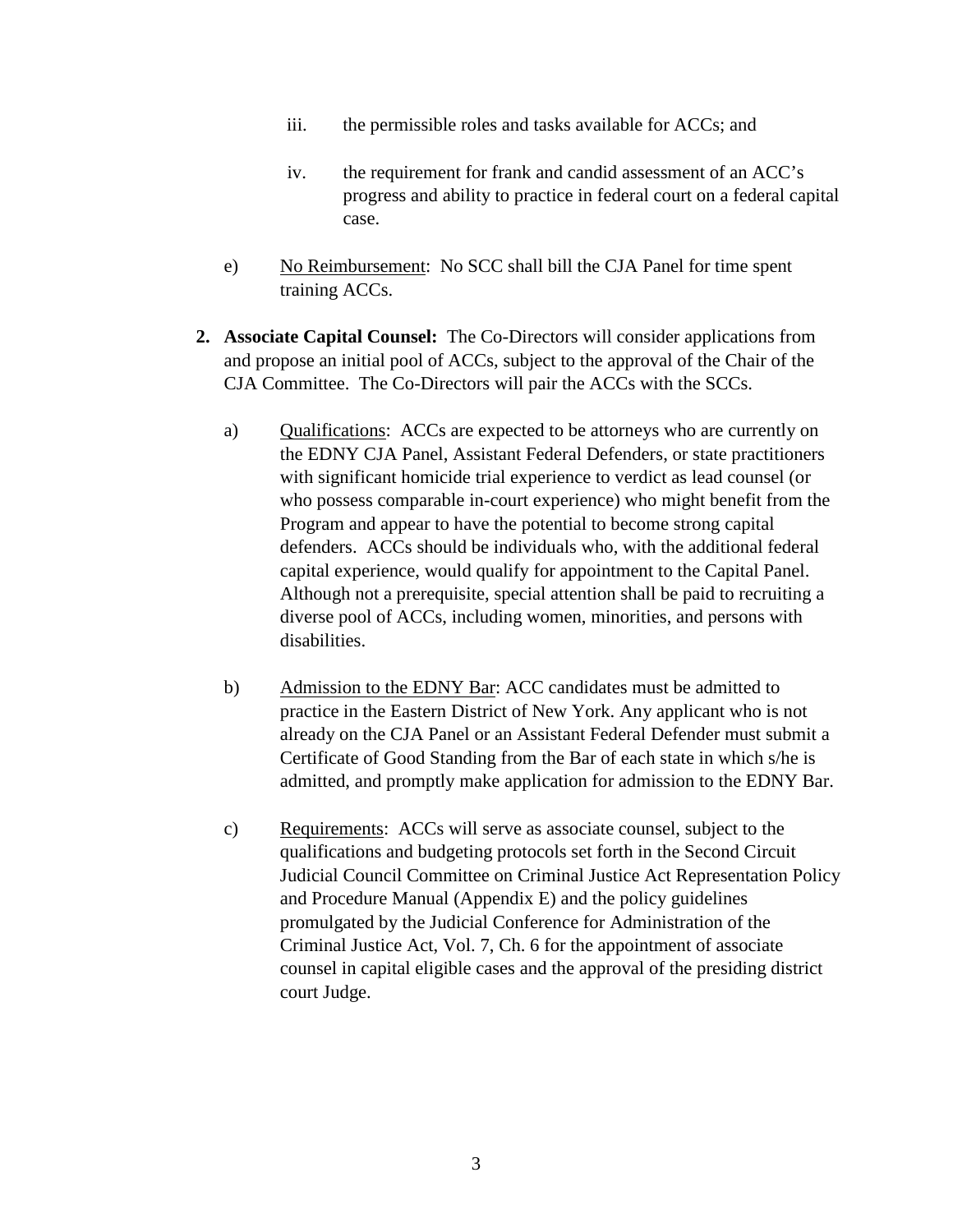d) Endorsement and Appointment: ACCs who successfully complete the Program will be encouraged to apply for appointment to the Capital Panel. If an ACC does apply, the Panel Review Committee will solicit the views of the assigned SCC, Co-Directors and judges before whom the ACC has appeared in a death eligible case, as to whether the ACC qualifies for appointment.

Participants in the Program are not guaranteed appointment to the CJA Panel or the Capital Panel.

#### **III. Program Parameters**

#### **A. Selected Cases**

- **1.** The prototypical case that will be appropriate for the Program will be a newly presented death eligible or capital case, which appears to have myriad issues across the spectrum of representation (*e.g.*, the development of mitigation for presentment to the Department of Justice on death penalty authorization; conferences regarding various issues and themes; capital legal research and writing; and the possibility of an evidentiary hearing or trial).
- **2.** It is expected that the prototypical death eligible case will be of a type that would usually warrant and justify the authorization of an associate counsel to assist the Capital Panel attorney of record. It is anticipated that the use of an ACC will be cost effective, as an experienced practitioner will be performing services as an associate and billing at the associate counsel rate provided by the Second Circuit Criminal Justice Act Policy and Procedure Manual (Appendix E).
- **3**. No ACC will receive more than two (2) appointments under the Program in an eighteen (18) month period. No ACC may be authorized as associate counsel for more than two (2) death eligible cases at a time. An ACC authorization shall continue until the final disposition of the case for which the ACC was authorized. If the case to which the ACC is appointed is not authorized as a death penalty case, or is later de-authorized, it will be in the discretion of the presiding Judge, depending on the particular circumstances of each case, to determine whether the ACC's appointment shall continue.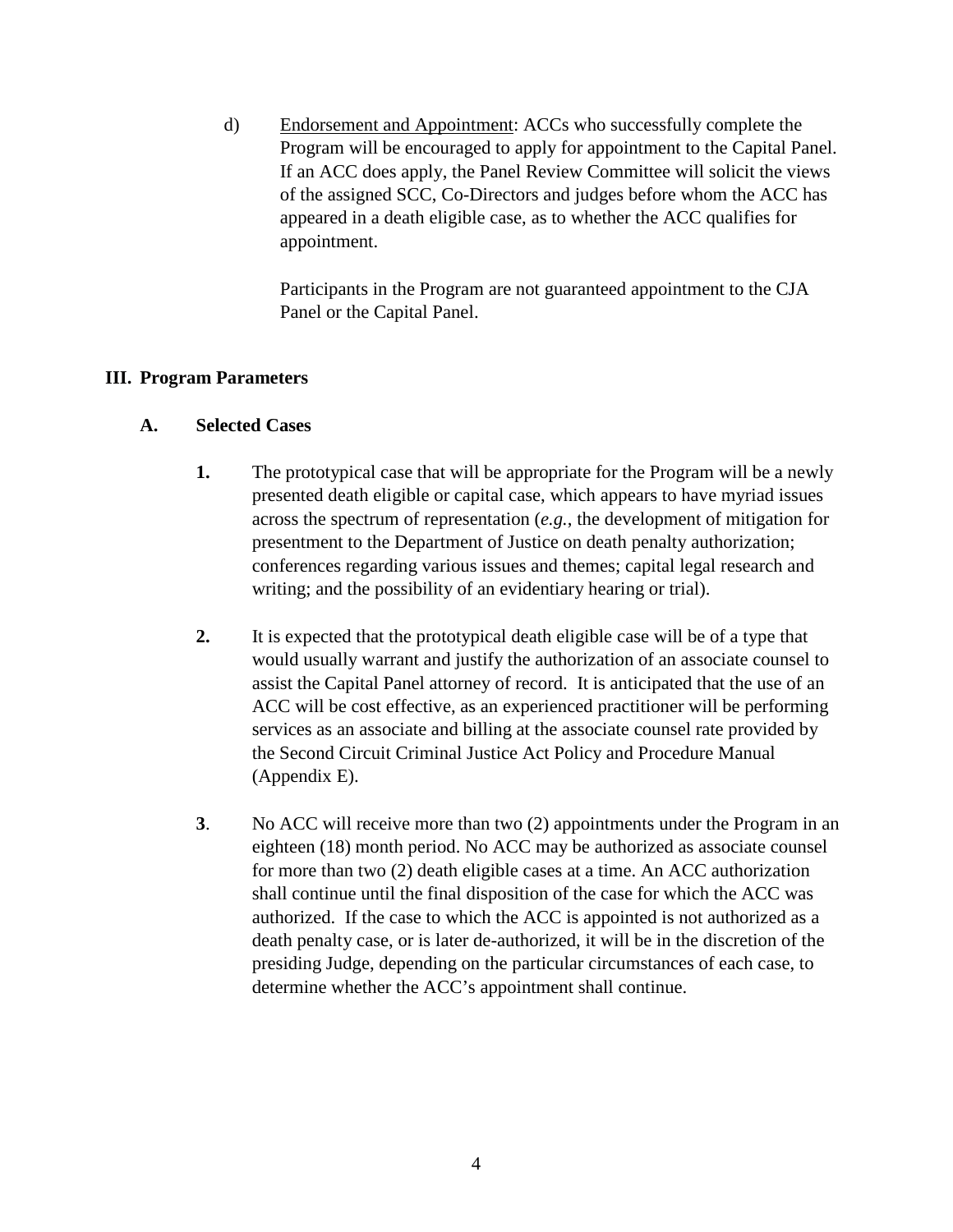**4.** The Capital Fellowship Program will not interfere with the statutory mandate that two death penalty qualified attorneys, one Capital Case Trial Counsel and one Learned Counsel, be assigned to represent the capitally accused, pursuant to 18 U.S.C. § 3005. The ACC may be paired with either Capital Case Trial Counsel or Learned Counsel.

### **B. Associate Capital Counsel Protocols**

Associate Capital Counsel will be expected and permitted to:

- **1.** Appear and argue on the record as counsel for the defendant, with the SCC present, as counsel of record.
- **2.** Confer, on behalf of the defendant and under the close direction of the SCC, as counsel of record, with: 1) the government, including with Main Justice; 2) the Court; 3) U.S. Pretrial Services Agency; 4) U.S. Probation Office; 5) federal, state and local law enforcement agents and agencies; 6) U.S. Bureau of Prisons personnel; 7) the defendant's family, friends, and potential witnesses; 8) interpreters; and 9) other members of the defense team, such as mitigation specialists, investigators, or paralegals.
- **3.** Write and file submissions, pleadings, memoranda and motions, under the direction, review, and co-authorship of the SCC.
- **4.** Under the close direction of the SCC, participate in hearings, trials and evidentiary proceedings. Examination of witnesses or any addresses or statements to a jury will be done only under the direction of the SCC and with the SCC present during the examination, the address, or statement.
- **5.** Perform traditional assignments, such as organizing and reviewing discovery materials; performing legal research; organizing exhibits; obtaining discovery or reproducing discovery; and performing other work as necessary.
- **6.** Prior to the commencement of work as an ACC on a death eligible case, ACCs will be required to complete a minimum of six (6) continuing legal education (CLE) credits that focus on the representation of defendants in federal death penalty cases by participating in programs hosted by the Federal Death Penalty Resource Counsel Project, the Administrative Office of the U.S. Courts Defender Services Program and/or the Federal Defenders. During their participation in the Fellowship Program, each ACC will be required to participate in the national Defending Against Death training program held annually by the Defender Services Program.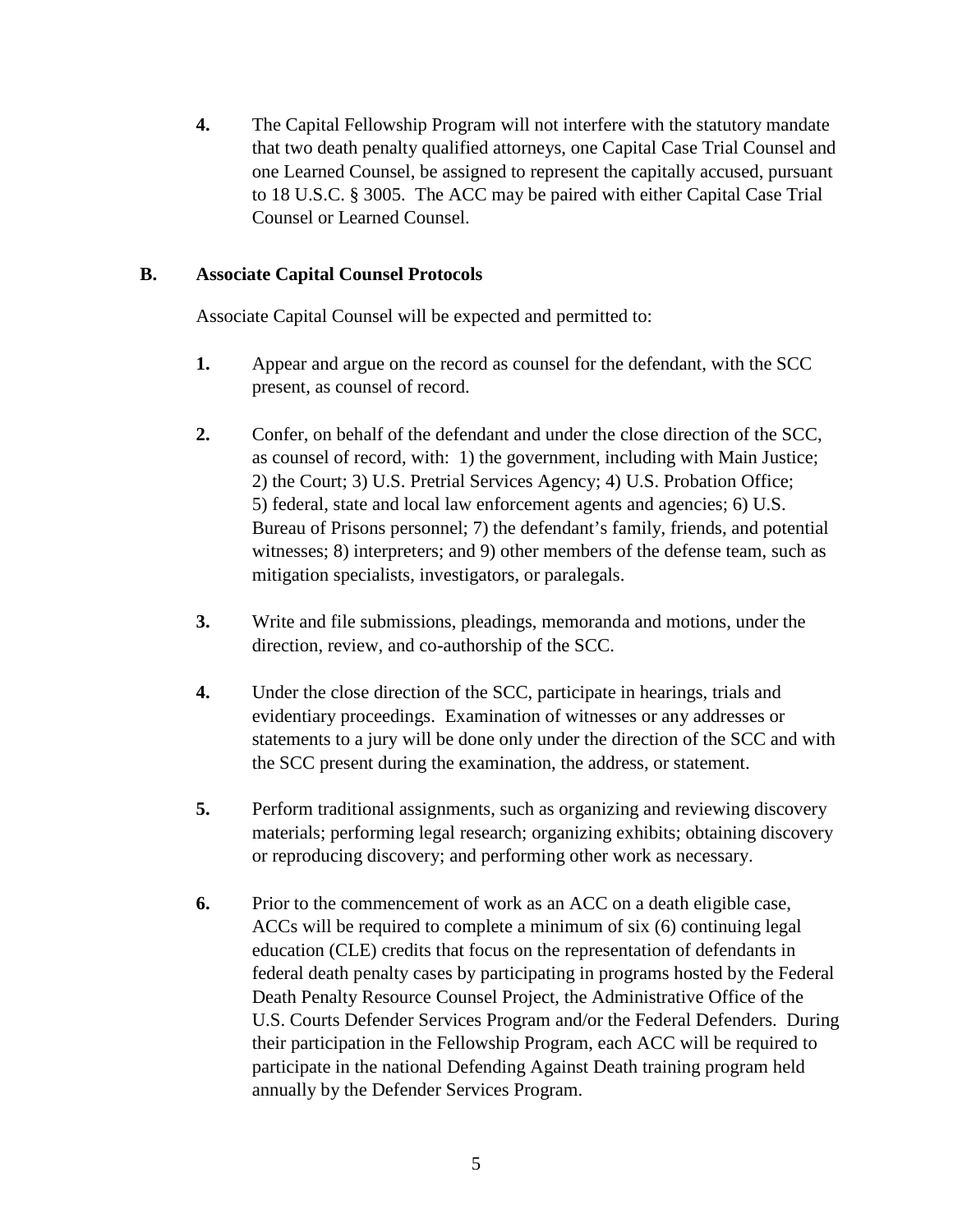In addition, ACCs must attend seminars and workshops, coordinated by the Co-Directors, on specific federal practice skills in federal capital cases.

## **IV. Authorization and Compensation for an Associate Capital Counsel**

- **A.** Authorization and appointment of the ACC as an associate counsel will be made only by the presiding Judge.
- **B.** Because the ACC will provide legal services comparable to that of an associate counsel, the ACC will be permitted to apply to the presiding Judge to have the ACC authorized as associate counsel and paid at the rate for experienced court authorized associate counsel in capital eligible cases in the Eastern District of New York.
- **C.** The ACC shall bill for billable services on CJA Form 30, under the category "other services." If the ACC expects to bill more than \$500, the SCC shall request approval from the presiding Judge to pre-authorize more than \$500, in accordance with paragraph 3.02A of the Guide to Judiciary Policies and Procedures. As in all CJA cases, payment of amounts in excess of \$1,600 for such "other services" will require certification by the District Judge and approval from the Chief Judge of the Circuit (or his or her designee) once the voucher is submitted.
- **D.** An SCC and ACC may not bill for performing duplicate work. The SCC and ACC agree that they will bill only for legal services rendered, and that they will not bill for time spent principally on training and teaching, which time will be provided on a *pro bono* basis.

# **V. Promotion of the Fellowship Program**

- **A.** The Board of Judges, including the Chief Judge and the Chair of the CJA Committee, will help promote the Program and recruit Supervising Capital Counsel and Associate Capital Counsel, including by, *inter alia*, notifying all New York metropolitan bar associations of the Program's existence.
- **B.** Judges of the District will be encouraged to provide the name of prospective Associate Capital Counsel to the Co-Directors.
- **C.** A brief description of the Fellowship Program will appear on the District's web site at [www.nyed.uscourts.gov](http://www.nyed.uscourts.gov/) under the CJA tab at the top of the webpage.